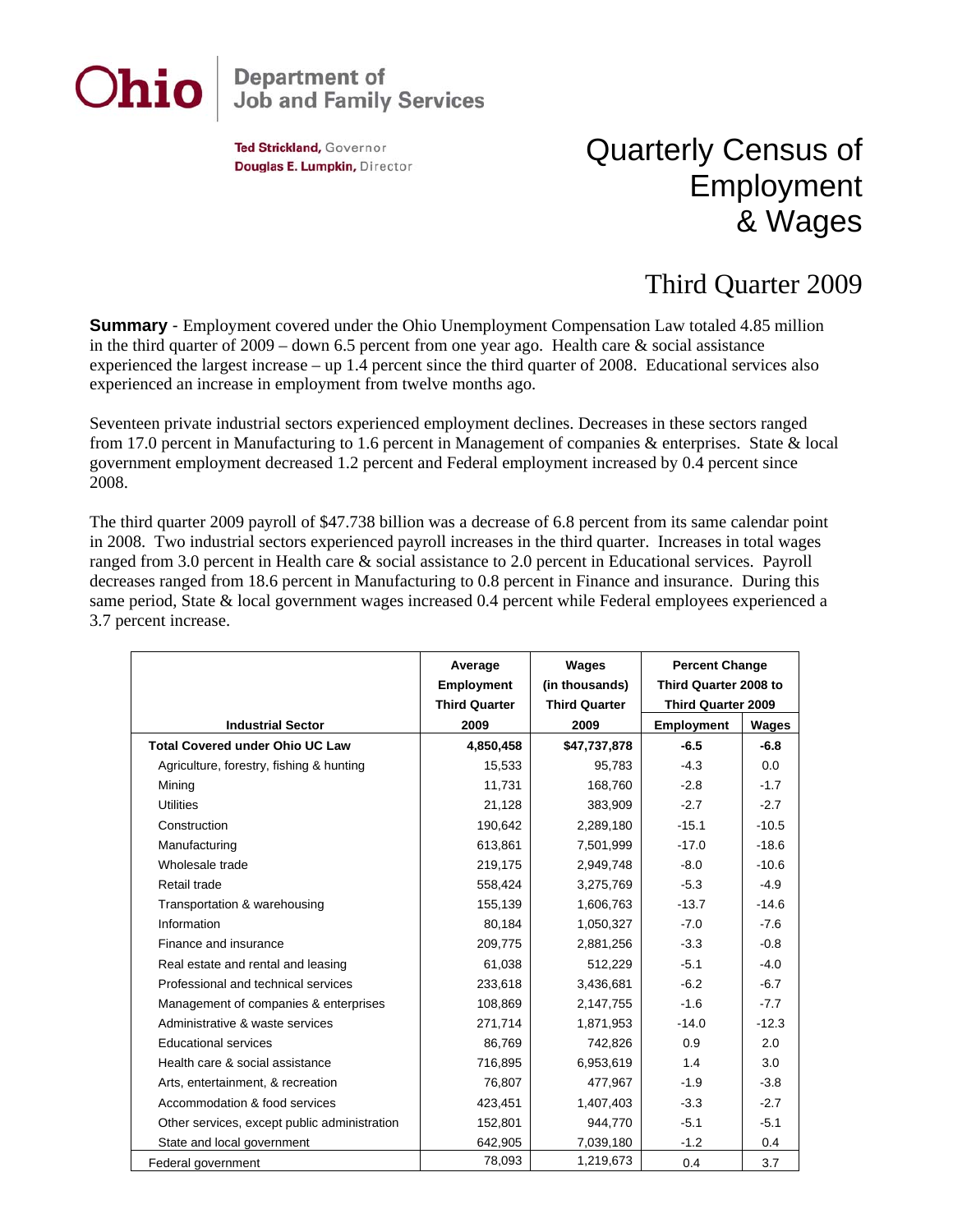None of Ohio's ten largest counties experienced employment increases from their third quarter 2008 levels. Declines from one year ago range from 7.9 percent in Montgomery County to 4.9 percent in Franklin County.

All of the ten largest counties experienced payroll decreases since 2008. Payroll losses since the third quarter of 2008 ranged from 11.0 percent in Montgomery County to 5.0 percent in Franklin County.

|                                        | Average<br><b>Employment</b><br><b>Third Quarter</b> | Wages<br>(in thousands)<br><b>Third Quarter</b> | <b>Percent Change</b><br>Third Quarter 2008 to<br><b>Third Quarter 2009</b> |         |
|----------------------------------------|------------------------------------------------------|-------------------------------------------------|-----------------------------------------------------------------------------|---------|
| County                                 | 2009                                                 | 2009                                            | <b>Employment</b>                                                           | Wages   |
| <b>Total Covered under Ohio UC Law</b> | 4,850,458                                            | \$47,737,878                                    | $-6.5$                                                                      | $-6.8$  |
| <b>Butler</b>                          | 135,265                                              | 1,309,985                                       | $-7.8$                                                                      | $-7.4$  |
| Cuyahoga                               | 671,575                                              | 7,337,107                                       | $-6.5$                                                                      | $-6.8$  |
| Franklin                               | 635,711                                              | 6,980,973                                       | $-4.9$                                                                      | $-5.0$  |
| <b>Hamilton</b>                        | 483,604                                              | 5,784,480                                       | $-5.1$                                                                      | $-5.9$  |
| Lorain                                 | 90,950                                               | 790,297                                         | $-6.7$                                                                      | $-10.5$ |
| Lucas                                  | 195,409                                              | 1,874,365                                       | -6.6                                                                        | $-6.0$  |
| Mahoning                               | 95,555                                               | 756,732                                         | $-5.6$                                                                      | $-5.8$  |
| Montgomery                             | 236,659                                              | 2,327,282                                       | $-7.9$                                                                      | $-11.0$ |
| <b>Stark</b>                           | 147,906                                              | 1,245,432                                       | $-7.4$                                                                      | $-8.6$  |
| Summit                                 | 252,509                                              | 2,479,288                                       | $-7.2$                                                                      | $-7.1$  |
| All other counties                     | 1,905,315                                            | 16,851,937                                      | $-6.9$                                                                      | $-6.9$  |

The chart that follows presents the percentage of Ohio covered employment in each of the ten largest counties and all other counties combined. Ten of Ohio's 88 counties account for almost 61 percent of the state's covered employment.



## **Percentage of Third Quarter 2009 Employment - Ten Largest Counties**